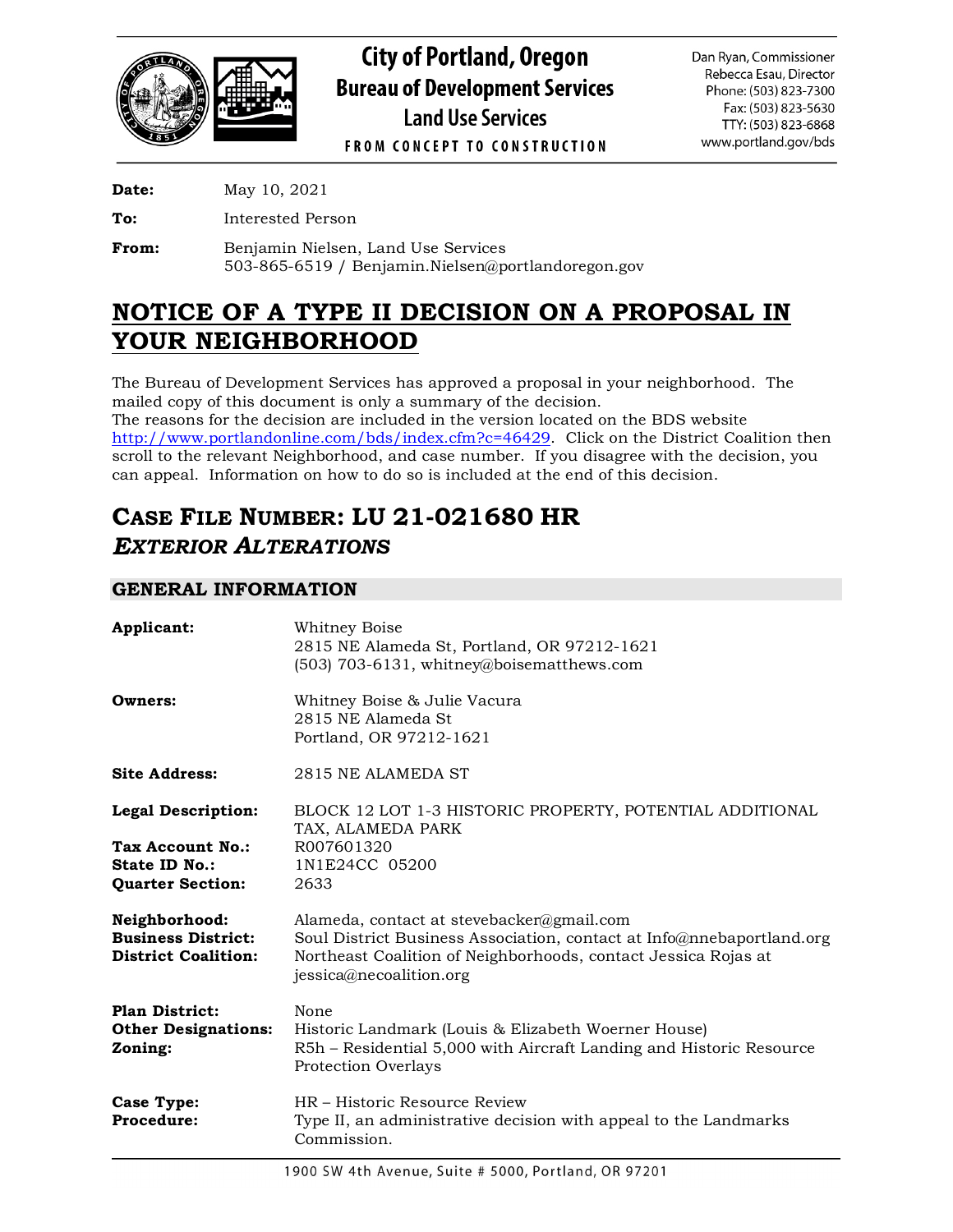#### **Proposal:**

The applicant requests Historic Resource Review approval for proposed exterior alterations to the Landmark Louis & Elizabeth Woerner House. These alterations are located on the side (east) and rear (north) elevations of the house and include:

- Removal of an existing pair of French doors, a small terrace, and a stair and replacement with new stucco wall infill on the rear elevation; and,
- Removal of a ganged set of three casement windows at the ground level and two basement windows on the side (east) elevation. These are proposed to be replaced with a new pair of wood French doors with sidelites and a new small terrace and stair which will reuse portions (wood railings, pilaster caps, and pilaster tiles) of the terrace being removed from the rear elevation.

Other alterations are proposed on the interior of the house; however, these interior alterations are not subject to Historic Resource Review.

Historic Resource Review approval is required for non-exempt exterior alterations to Historic Landmark structures.

#### **Relevant Approval Criteria:**

In order to be approved, this proposal must comply with the approval criteria of Title 33. The relevant criteria are:

PZC 33.846.060.G, Other approval criteria [\(https://www.portland.gov/sites/default/files/code/33.846-historic-resource](https://www.portland.gov/sites/default/files/code/33.846-historic-resource-reviews.pdf)[reviews.pdf\)](https://www.portland.gov/sites/default/files/code/33.846-historic-resource-reviews.pdf)

## **ANALYSIS**

**Site and Vicinity:** The subject site contains the landmark Louis and Elizabeth Woerner House, which is an Arts& Crafts style residence completed in 1923 by the architect William Gray Purcell. The residence is significant under criterion C as an excellent example of Purcell's work, and it is also significant as a well-preserved and locally distinctive example of Arts & Crafts architecture. The house is located on 3 parcels in the Alameda Park subdivision of Portland atop the natural ridge of "the Alameda", an affluent residential boulevard affording panoramic views of the Tualatin Mountains, Willamette River, and downtown Portland. The house is set back approximately 25 feet from NE Alameda St and 15 feet from NE  $28<sup>th</sup>$  Ave. The building is asymmetrical in plan and finished in painted stucco.

**Zoning:** The Residential 5,000 (R5) single-dwelling zone is intended to preserve land for housing and to provide housing opportunities for individual households. The zone implements the comprehensive plan policies and designations for single-dwelling housing. Minimum lot size is 3,000 square feet, with minimum width and depth dimensions of 36 and 50 feet, respectively. Minimum densities are based on lot size and street configuration. Maximum densities are 1 lot per 5,000 square feet of site area.

The Aircraft Landing Zone "h" overlay provides safer operating conditions for aircraft in the vicinity of Portland International Airport by limiting the height of structures and vegetation. A height contour map is available for review in the Development Services Center.

The Historic Resource Protection overlay is comprised of Historic and Conservation Districts, as well as Historic and Conservation Landmarks and protects certain historic resources in the region and preserves significant parts of the region's heritage. The regulations implement Portland's Comprehensive Plan policies that address historic preservation. These policies recognize the role historic resources have in promoting the education and enjoyment of those living in and visiting the region. The regulations foster pride among the region's citizens in their city and its heritage. Historic preservation beautifies the city, promotes the city's economic health, and helps to preserve and enhance the value of historic properties.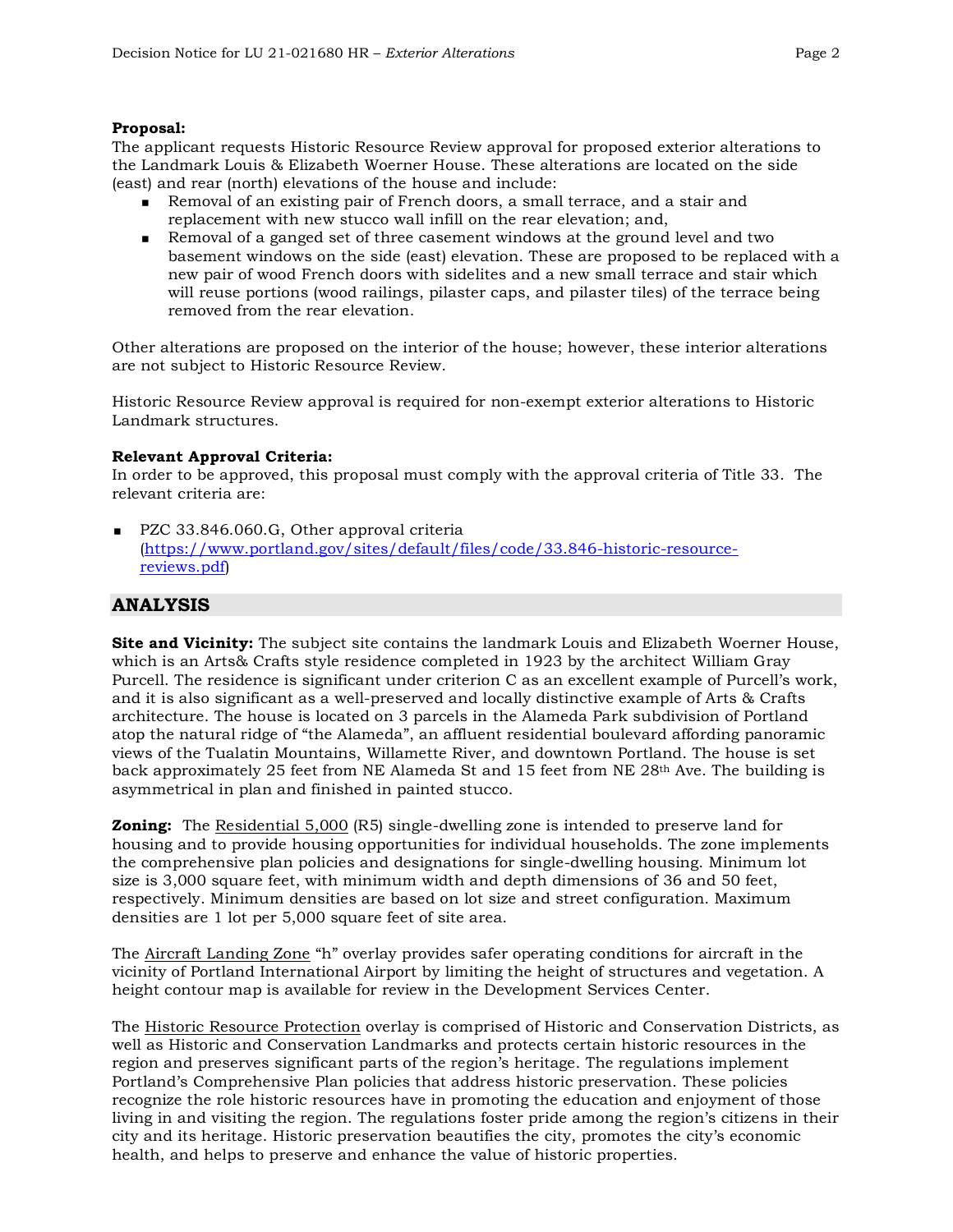**Land Use History:** City records indicate no prior land use reviews.

**Agency Review:** A "Notice of Proposal in Your Neighborhood" was mailed **March 26, 2021**. The following Bureaus have responded with no issues or concerns:

- Site Development Section of BDS
- **Fire Bureau**

The Life Safety Review Section of BDS responded with general life safety comments. See Exhibit E.1 for additional details.

**Neighborhood Review:** A Notice of Proposal in Your Neighborhood was mailed on March 26, 2021. No written responses have been received from either the Neighborhood Association or notified property owners in response to the proposal.

## **ZONING CODE APPROVAL CRITERIA**

#### **Chapter 33.846.060 - Historic Resource Review**

#### **Purpose of Historic Resource Review**

Historic Resource Review ensures the conservation and enhancement of the special characteristics of historic resources.

#### **Historic Resource Review Approval Criteria**

Requests for Historic Resource Review will be approved if the review body finds the applicant has shown that all of the approval criteria have been met.

**Findings:** The site is a designated Historic Landmark outside the Central City Plan District and not within in a Historic or Conservation District, and the proposal is for non-exempt treatments. Therefore the proposal requires Historic Resource Review approval. The approval criteria are those listed in *33.846.060 G – Other Approval Criteria*.

*Staff has considered all of the approval criteria and addressed only those applicable to this proposal.*

#### **33.846.060.G - Other Approval Criteria**

- **1. Historic character.** The historic character of the property will be retained and preserved. Removal of historic materials or alteration of features and spaces that contribute to the property's historic significance will be avoided.
- **2. Record of its time.** The historic resource will remain a physical record of its time, place, and use. Changes that create a false sense of historic development, such as adding conjectural features or architectural elements from other buildings will be avoided.

**Findings for 1 & 2:** Proposed exterior alterations are limited to the rear and east side elevations of the landmark structure and are located in portions of the house that have already been altered by past remodeling work. The proposed alterations are nevertheless consistent with the overall historic character and detailing of the structure, and the building's historical significance will be retained and preserved. Furthermore, the proposed alterations do not incorporate conjectural features or architectural elements from other buildings.

*Therefore, these criteria are met.*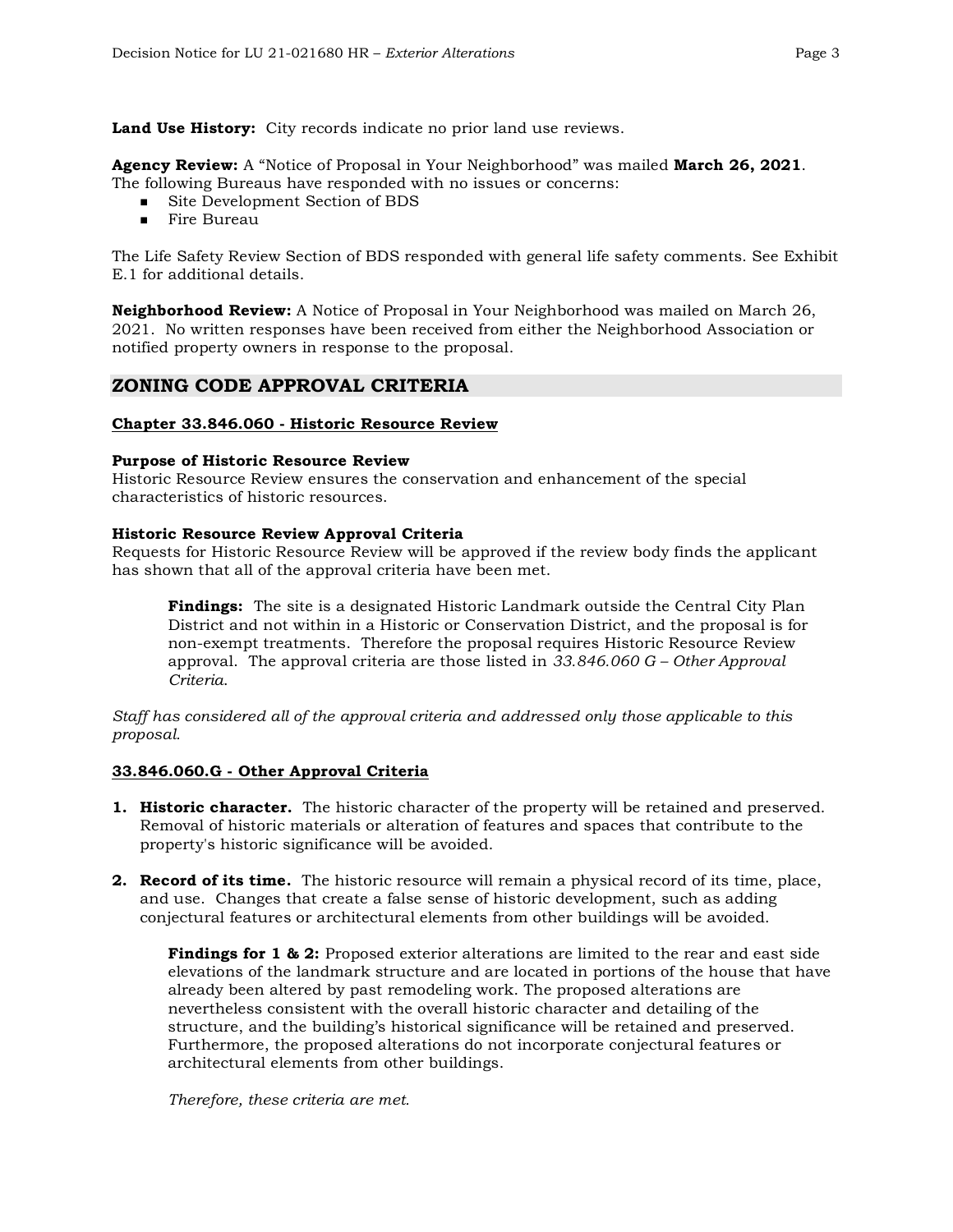- **3. Historic changes.** Most properties change over time. Those changes that have acquired historic significance will be preserved.
- **4. Historic features.** Generally, deteriorated historic features will be repaired rather than replaced. Where the severity of deterioration requires replacement, the new feature will match the old in design, color, texture, and other visual qualities and, where practical, in materials. Replacement of missing features must be substantiated by documentary, physical, or pictorial evidence.
- **5. Historic materials.** Historic materials will be protected. Chemical or physical treatments, such as sandblasting, that cause damage to historic materials will not be used.

**Findings for 3, 4, & 5:** The exterior of the existing landmark has been altered over time; however, none of the previous alterations which are proposed to be altered have acquired historic significance. The features of the building being altered are generally not historic, except for the wall surfaces, and these are being replaced with stucco to match the existing historic stucco siding.

*Therefore, these criteria are met.*

**6. Archaeological resources.** Significant archaeological resources affected by a proposal will be protected and preserved to the extent practical. When such resources are disturbed, mitigation measures will be undertaken.

**Findings:** Overall site disturbance is minimal, and areas which are being altered have seen previous development. Therefore, it is unlikely that archaeological resources, if extant, will be disturbed.

*Therefore, this criterion is met.*

- **7. Differentiate new from old.** New additions, exterior alterations, or related new construction will not destroy historic materials that characterize a property. New work will be differentiated from the old.
- **8. Architectural compatibility.** New additions, exterior alterations, or related new construction will be compatible with the resource's massing, size, scale, and architectural features. When retrofitting buildings or sites to improve accessibility for persons with disabilities, design solutions will not compromise the architectural integrity of the historic resource.
- **10. Hierarchy of compatibility.** Exterior alterations and additions will be designed to be compatible primarily with the original resource, secondarily with adjacent properties, and finally, if located within a Historic or Conservation District, with the rest of the district. Where practical, compatibility will be pursued on all three levels.

**Findings for 7, 8, & 10:** The proposed exterior alterations will not destroy historic materials that characterize the property, as noted in *Findings for 1 & 2* and *Findings for 3, 4, & 5*, above. Although the proposed alterations will be well-integrated and compatible with the historic resource, maintaining the building's architectural and historic integrity, the material composition and construction of the windows, doors, and porch will help to differentiate them from the original historic materials.

*Therefore, this criterion is met.*

**9. Preserve the form and integrity of historic resources.** New additions and adjacent or related new construction will be undertaken in such a manner that if removed in the future, the essential form and integrity of the historic resource and its environment would be unimpaired.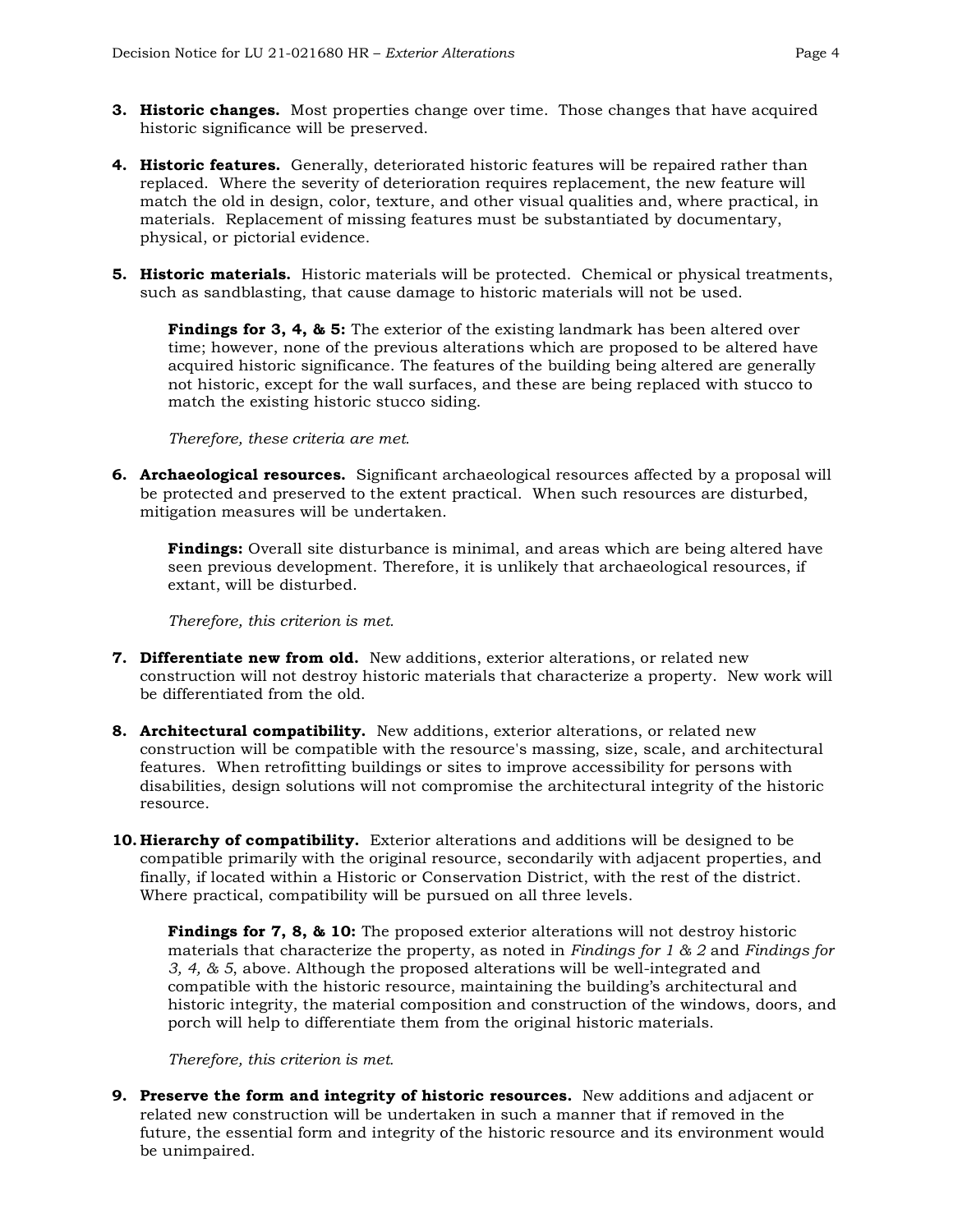**Findings:** The proposed exterior alterations are limited in area on the building's exterior and can be removed in the future without detrimental impacts to the resource's essential form and historic integrity. The resource's environment will be only lightly changed by the proposed alterations, and its integrity will not be damaged by the proposal or its removal.

*Therefore, this criterion is met.*

#### **DEVELOPMENT STANDARDS**

Unless specifically required in the approval criteria listed above, this proposal does not have to meet the development standards in order to be approved during this review process. The plans submitted for a building or zoning permit must demonstrate that all development standards of Title 33 can be met, or have received an Adjustment or Modification via a land use review prior to the approval of a building or zoning permit.

## **CONCLUSIONS**

The purpose of the Historic Resource Review process is to ensure that additions, new construction, and exterior alterations to historic resources do not compromise their ability to convey historic significance. This proposal meets the applicable Historic Resource Review criteria and therefore warrants approval.

## **ADMINISTRATIVE DECISION**

Approval of proposed exterior alterations on the east side and rear elevations of the Landmark Louis & Elizabeth Woerner House, per the approved site plans, Exhibits C.1 through C.12, signed and dated 05/06/2021, subject to the following conditions:

- A. As part of the building permit application submittal, the following development-related conditions (B through C) must be noted on each of the 4 required site plans or included as a sheet in the numbered set of plans. The sheet on which this information appears must be labeled "ZONING COMPLIANCE PAGE - Case File LU 21-021680 HR." All requirements must be graphically represented on the site plan, landscape, or other required plan and must be labeled "REQUIRED."
- B. At the time of building permit submittal, a signed Certificate of Compliance form [\(https://www.portlandoregon.gov/bds/article/623658\)](https://www.portlandoregon.gov/bds/article/623658) must be submitted to ensure the permit plans comply with the Design/Historic Resource Review decision and approved exhibits.
- C. No field changes allowed.

**Staff Planner: Benjamin Nielsen**

**Decision rendered by: \_\_\_\_\_\_\_\_\_\_\_\_\_\_\_\_\_\_\_\_\_\_\_\_\_\_\_\_\_\_\_\_\_\_\_\_\_\_\_\_\_\_\_\_ on May 6, 2021.** By authority of the Director of the Bureau of Development Services

#### **Decision mailed: May 10, 2021**

**About this Decision.** This land use decision is **not a permit** for development. Permits may be required prior to any work. Contact the Development Services Center at 503-823-7310 for information about permits.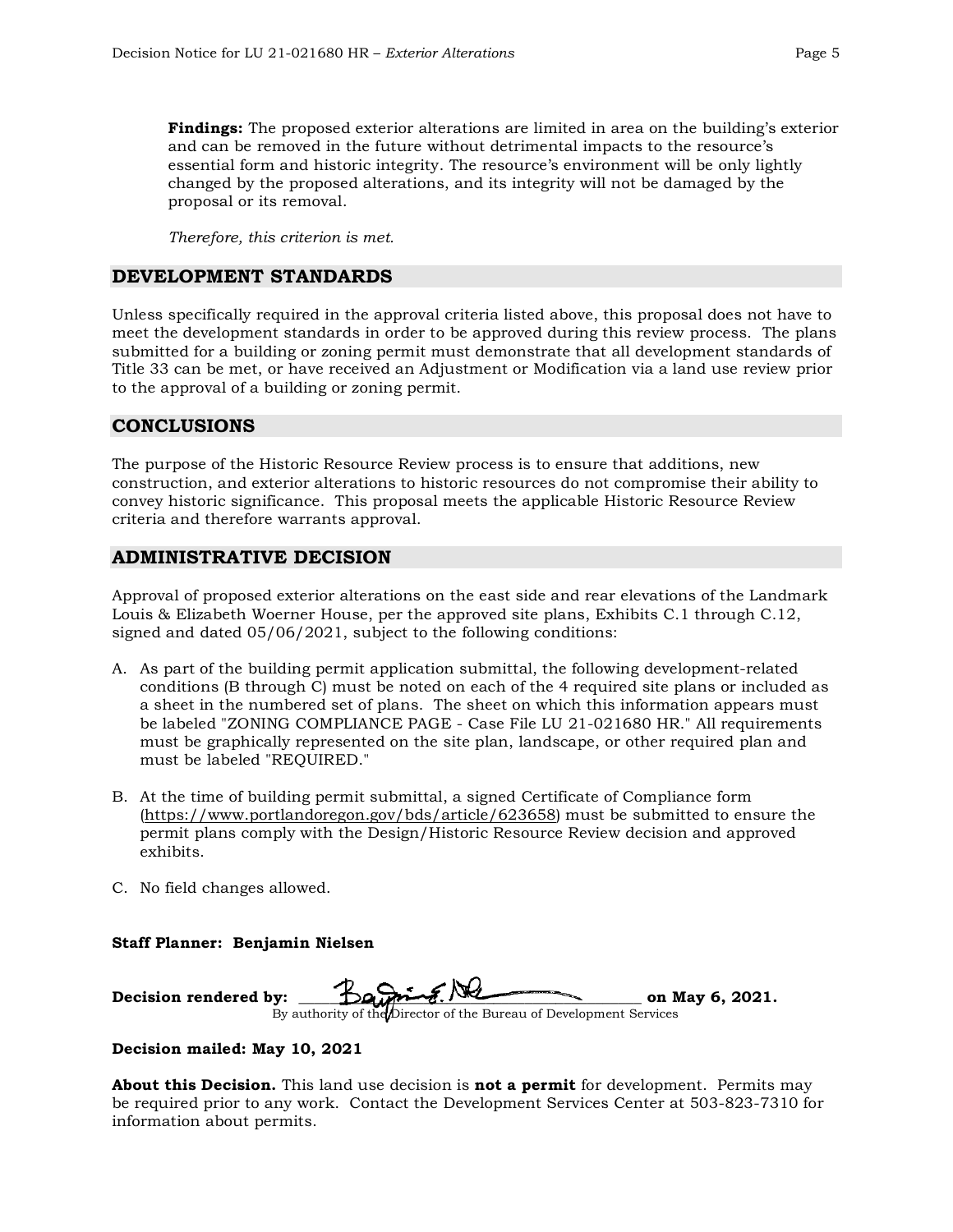**Procedural Information.** The application for this land use review was submitted on March 4, 2021, and was determined to be complete on March 23, 2021.

*Zoning Code Section 33.700.080* states that Land Use Review applications are reviewed under the regulations in effect at the time the application was submitted, provided that the application is complete at the time of submittal, or complete within 180 days. Therefore this application was reviewed against the Zoning Code in effect on March 4, 2021.

*ORS 227.178* states the City must issue a final decision on Land Use Review applications within 120-days of the application being deemed complete. The 120-day review period may be waived or extended at the request of the applicant. In this case, the applicant did not waive or extend the 120-day review period. Unless further extended by the applicant, **the 120 days will expire on: July 21, 2021.**

**Some of the information contained in this report was provided by the applicant.** As required by Section 33.800.060 of the Portland Zoning Code, the burden of proof is on the applicant to show that the approval criteria are met. The Bureau of Development Services has independently reviewed the information submitted by the applicant and has included this information only where the Bureau of Development Services has determined the information satisfactorily demonstrates compliance with the applicable approval criteria. This report is the decision of the Bureau of Development Services with input from other City and public agencies.

**Conditions of Approval.** If approved, this project may be subject to a number of specific conditions, listed above. Compliance with the applicable conditions of approval must be documented in all related permit applications. Plans and drawings submitted during the permitting process must illustrate how applicable conditions of approval are met. Any project elements that are specifically required by conditions of approval must be shown on the plans, and labeled as such.

These conditions of approval run with the land, unless modified by future land use reviews. As used in the conditions, the term "applicant" includes the applicant for this land use review, any person undertaking development pursuant to this land use review, the proprietor of the use or development approved by this land use review, and the current owner and future owners of the property subject to this land use review.

**Appealing this decision.** This decision may be appealed to the Landmarks Commission, and if appealed a hearing will be held. The appeal application form can be accessed at https://www.portlandoregon.gov/bds/45477. Appeals must be received **by 4:30 PM on May 24, 2021. The completed appeal application form must be emailed to [LandUseIntake@portlandoregon.gov](mailto:LandUseIntake@portlandoregon.gov) and to the planner listed on the first page of this decision.** If you do not have access to e-mail, please telephone the planner listed on the front page of this notice about submitting the appeal application. **An appeal fee of \$250 will be charged**. Once the completed appeal application form is received, Bureau of Development Services staff will contact you regarding paying the appeal fee. The appeal fee will be refunded if the appellant prevails. There is no fee for Office of Community and Civic Life recognized organizations for the appeal of Type II and IIx decisions on property within the organization's boundaries. The vote to appeal must be in accordance with the organization's bylaws. Please contact the planner listed on the front page of this decision for assistance in filing the appeal and information on fee waivers. Please see the appeal form for additional information.

If you are interested in viewing information in this file, please contact the planner listed on the front of this notice. The planner can email you documents from the file. A fee would be required for all requests for paper copies of file documents. Additional information about the City of Portland, and city bureaus is available online at [https://www.portland.gov.](https://www.portland.gov/) A digital copy of the Portland Zoning Code is available online at [https://www.portlandoregon.gov/zoningcode.](https://www.portlandoregon.gov/zoningcode)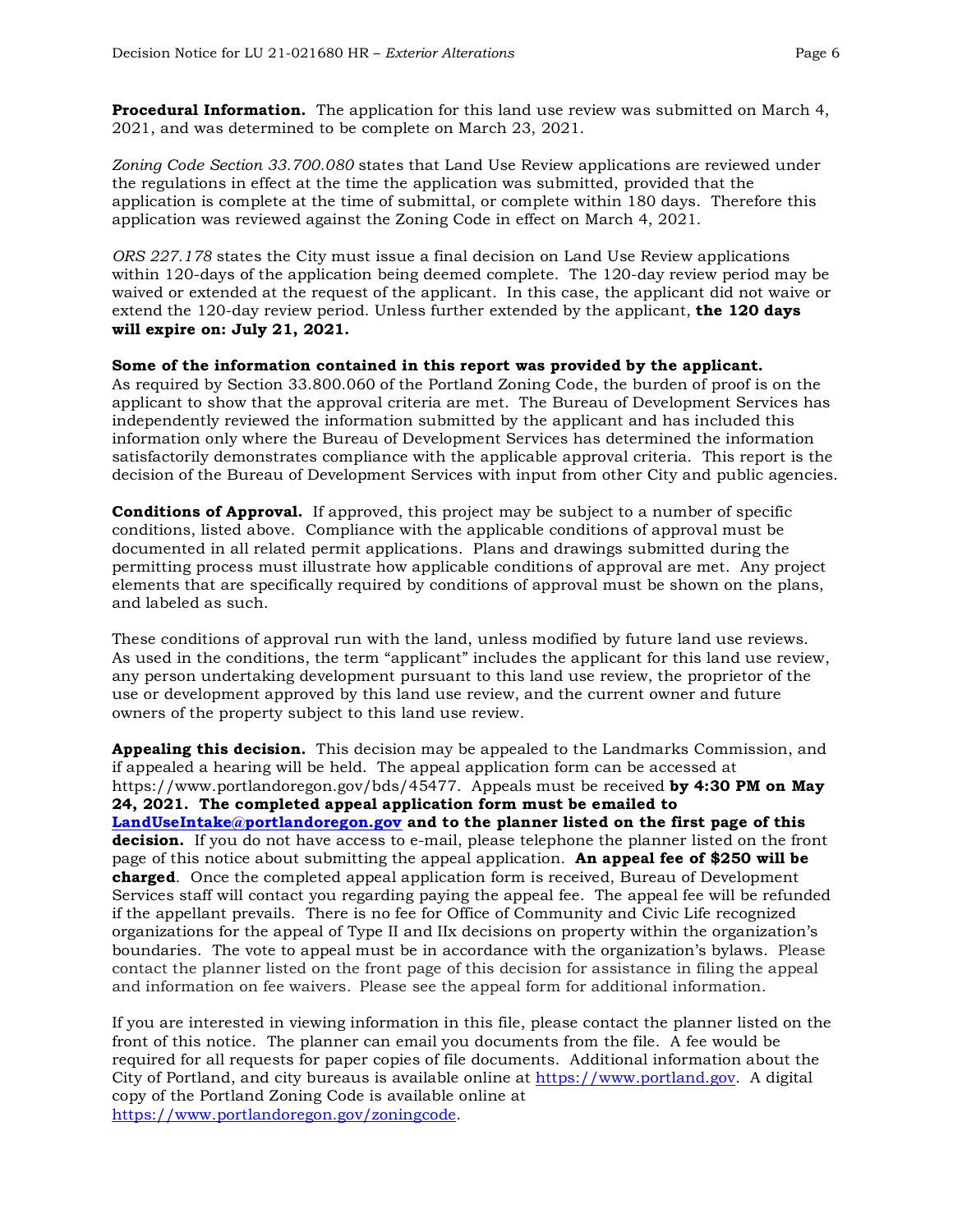**Attending the hearing.** If this decision is appealed, a hearing will be scheduled, and you will be notified of the date and time of the hearing. The decision of the Landmarks Commission is final; any further appeal must be made to the Oregon Land Use Board of Appeals (LUBA) within 21 days of the date of mailing the decision, pursuant to ORS 197.620 and 197.830. Contact LUBA at 775 Summer St NE, Suite 330, Salem, Oregon 97301-1283, or phone 1-503-373-1265 for further information.

Failure to raise an issue by the close of the record at or following the final hearing on this case, in person or by letter, may preclude an appeal to the Land Use Board of Appeals (LUBA) on that issue. Also, if you do not raise an issue with enough specificity to give the Landmarks Commission an opportunity to respond to it, that also may preclude an appeal to LUBA on that issue.

## **Recording the final decision.**

If this Land Use Review is approved the final decision will be recorded with the Multnomah County Recorder.

• *Unless appealed,* the final decision will be recorded on or after **May 25, 2021** by the Bureau of Development Services.

The applicant, builder, or a representative does not need to record the final decision with the Multnomah County Recorder.

For further information on your recording documents please call the Bureau of Development Services Land Use Services Division at 503-823-0625.

**Expiration of this approval.** An approval expires three years from the date the final decision is rendered unless a building permit has been issued, or the approved activity has begun.

Where a site has received approval for multiple developments, and a building permit is not issued for all of the approved development within three years of the date of the final decision, a new land use review will be required before a permit will be issued for the remaining development, subject to the Zoning Code in effect at that time.

**Applying for your permits.** A building permit, occupancy permit, or development permit may be required before carrying out an approved project. At the time they apply for a permit, permittees must demonstrate compliance with:

- All conditions imposed herein;
- All applicable development standards, unless specifically exempted as part of this land use review;
- All requirements of the building code; and
- All provisions of the Municipal Code of the City of Portland, and all other applicable ordinances, provisions and regulations of the City.